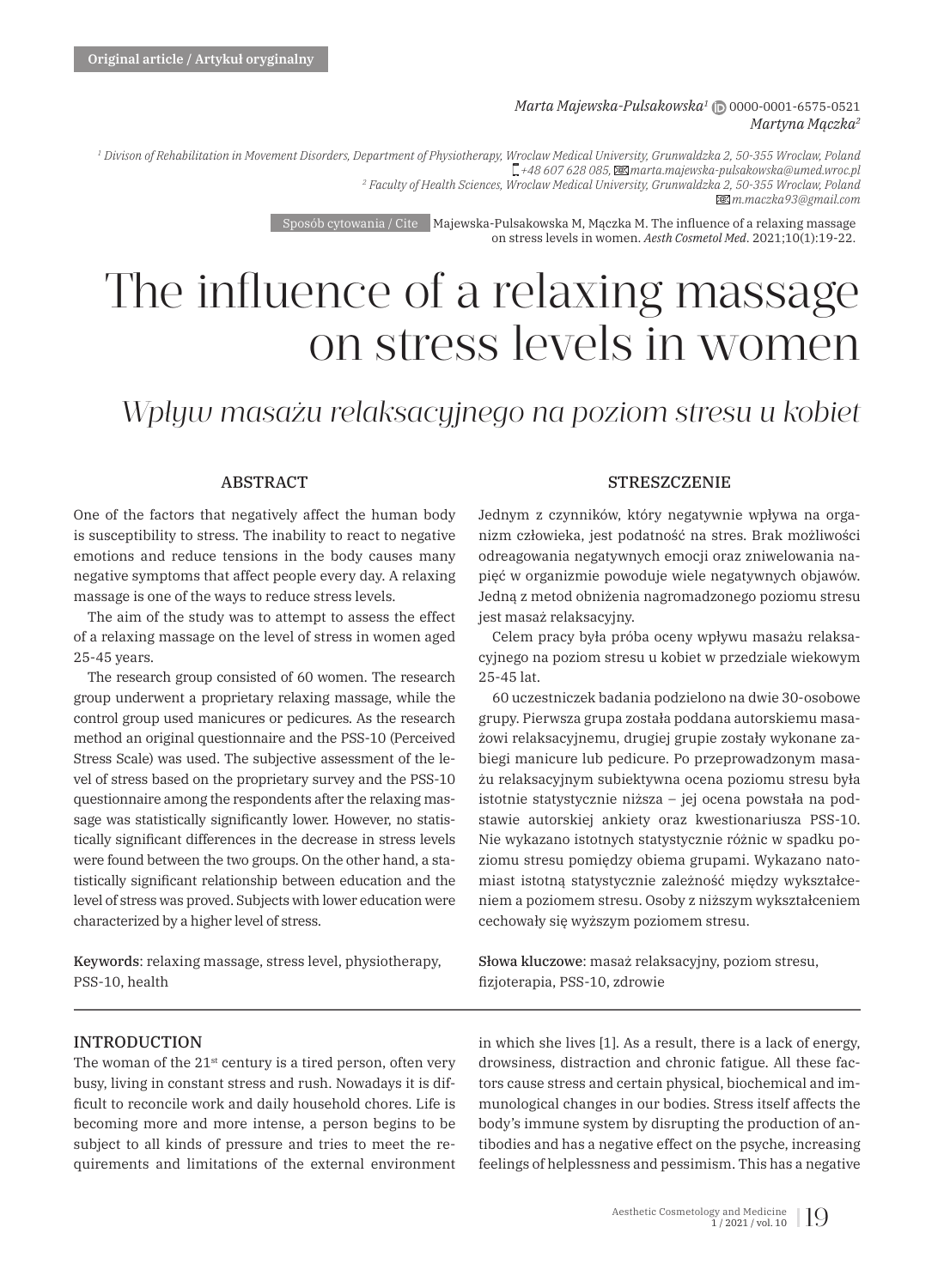impact on health, causing more and more illness and psychosomatic problems related to the stress hormones accumulated in the body [1, 2]. Due to its impact on the body, it should be ameliorated by introducing methods that reduce its effects to a minimum. Massage is one of the forms of stress-reducing therapy that supports the relaxation process [3]. Currently, SPA centers offer a rich variety of massages, the purpose of which is to calm down the body and relax it. It alleviates the symptoms of stress such as insomnia, increased muscle tension, and thought disorders. It improves mood and improves the level of cortisol and other stress hormones [3, 4].

# AIM OF RESEARCH

The aim of the study was to try to assess the impact of the proprietary relaxing massage on the stress level in women, to find out about the most common methods used to reduce the stress level among the respondents and whether there is a correlation between the health, education, age and stress level of the respondents.

# MATERIAL AND METHODS

The study was conducted on a group of 60 women, aged 25-45, the mean age was 34 years (SD =  $6.1$ ), the mean height was 168.3 cm and the average body weight was 65.1 kg, the mean BMI (Body Mass Index) was 23. Over 60% of the respondents had higher education, 20% had vocational education, and 12% of women had secondary education. Women participating in the study were divided into two groups according to the type of procedure performed. The first group consisted of 30 women who underwent a proprietary relaxing massage. The second group consisted of 30 women undergoing manicures or pedicures. The subjects from both groups completed the proprietary questionnaire and the PSS-10 questionnaire both before and after the massage or cosmetic treatment.

Each treatment of the proprietary relaxing massage lasted 70 minutes and was carried out in conditions that allowed for deep relaxation: dimmed light, the temperature in the room was 24°C and relaxing music was played in the background. The person being massaged was in the front lying position. The whole body was massaged in the examinations, starting from the lower limbs, then the buttocks and back were massaged with particular emphasis on the lumbar spine and the shoulder girdle, then the massage covered the upper limbs, and the chest and abdominal wall were massaged in the supine position. The massage was completed in the supine position in which the whole body of the subject was soothed. The massage included such techniques as stroking, rubbing, kneading and shaking.

The Statistica 9 program was used for statistical calculations. The relationships between particular features were examined using the Student's T-test. The level of significance was set at  $\alpha$  = 0.05.

# RESULTS

During the final month, frequent stress was experienced by almost half of the women, women slightly less, because 43% of the respondents declared occasional stress in the final month, the fewest women experienced stress rarely. Almost half of the surveyed women declared that talking to relatives is the most common way of coping with stress. This was followed by physical activity, watching TV or using a computer, more than 23% of respondents use massages and do nothing else to cope with stress. More than half of the respondents considered the illness of relatives and work to be a cause of stress. Daily duties and bad relations with other people were listed next. Managing the home budget was recognized by 22% of respondents as a cause of stress. The smallest number of people indicated vacation as a cause of stress.

The relationships between the level of stress and education, the nature of the work performed, the type of household, declared health and age were examined. For the group of people with secondary and vocational education, the test result is statistically significant. In people with lower education levels, the level of stress is significantly higher (table1). No statistical significance was obtained in the correlations of the level of stress with other data.

In the group of women who underwent massage, 27% of women assessed their well-being as very good, and only 13% before the massage. Malaise before the massage was declared by 13%, and after the massage only 3% (fig. 1).

On the other hand, in the group of women using manicure or pedicure before the procedure, only 7% of women declared a very good mood, and 17% after the procedure. Also after the procedure, only 7% of women assessed their well-being as bad, while before the procedure as many as 23% (fig. 2).

The difference in the average level of stress experienced before and after the procedure using the author's questionnaire is 1.6 points and is statistically significant at the level of p <0.001 (table 2).

In the control group of clients using a manicure or pedicure, a statistically significant decrease was also noted at the level of p <0.05 in the average stress experience before and after the procedure. The mean stress before the procedure was 5.8 points, while after the procedure it decreased to 4.7 points (table 3).

Before the massage, in massage groups, the average level of perceived stress on the basis of the PSS-10 Questionnaire was 21.6, while after the procedure it was 19.9. The value of the T test was  $(29) = 4.01$ , p < 0.001, it is a statistically significant result (table 4).

In the control group, there was also a statistically significant decrease in the average perceived stress, from a level of 17.9 before the procedure to a level of 16.7 afterwards (table 5).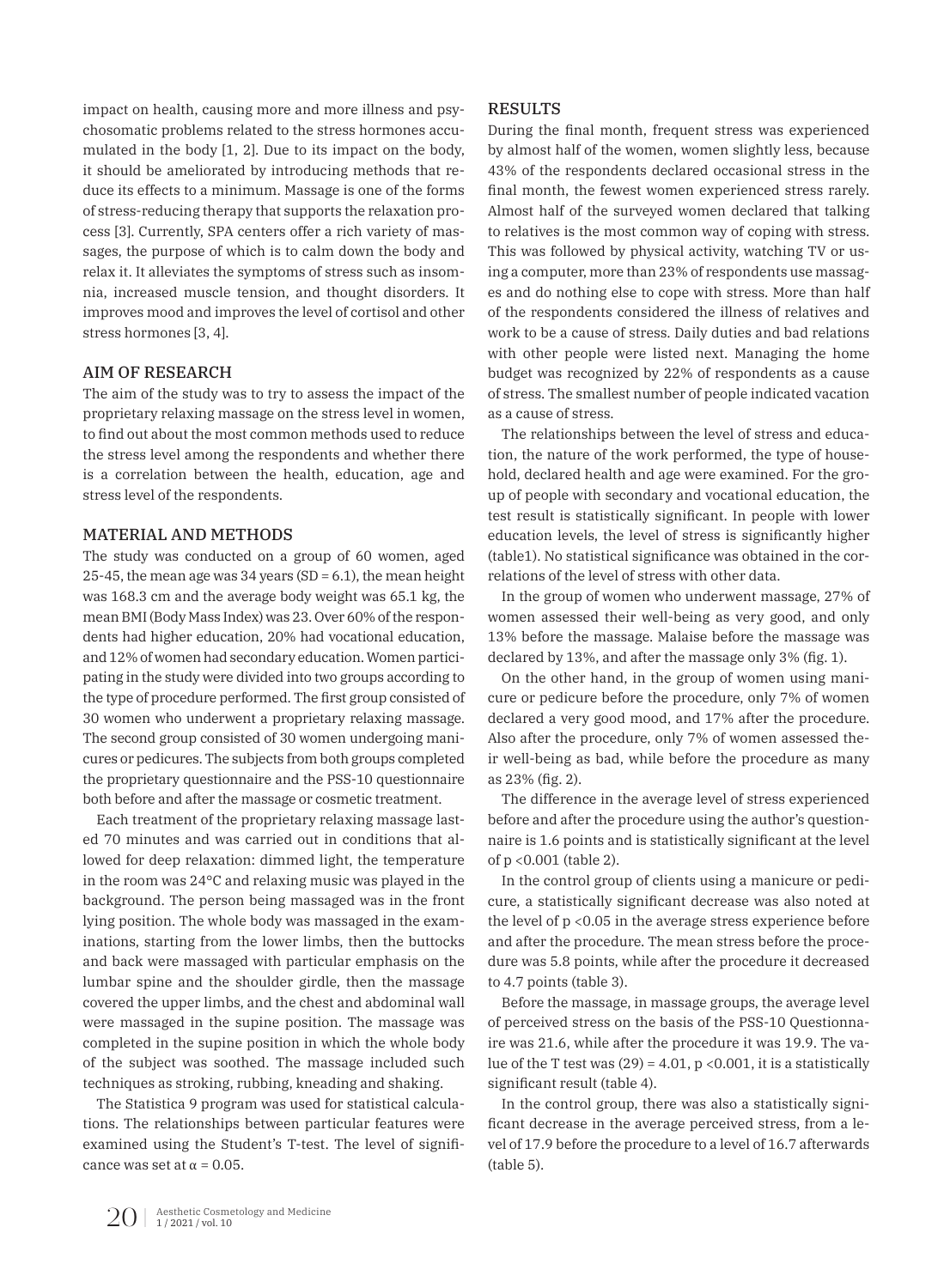stress in both groups (fig. 3). Despite a statistically significant reduction in the subjective level of stress after the cosmetic procedure, measured with the PSS-10 questionnaire, no statistically significant difference was found between the decrease in the level of



Fig. 1 Assessment of well-being in a group of people subjected to massage before and after  $\blacksquare$ Bardzo dobrze Dobrze  $\blacksquare$  $\sqrt{a}$ the treatment **Source:** own study



**Fig. 2** Assessment of well-being in a group of women who underwent cosmetic procedures<br>before and after the treatment **Source:** own study Przed zabiegiem Po zabiegu kosmetycznym Po zabiegu kosmetycznym Po zabiegu kosmetycznym Po zabiegu kosmetyczny<br>ad after the treatment Przed zabiegiem kosmetycznym Pozabiegu kosmetycznym Beforecosmetic procedure Aftercosmetic procedure 5%  $\epsilon$ .



**Fig. 3** Assessment of the stress level on the basis of the PSS-10 Questionnaire before and after the procedure **Source:** own study

**Table 1** The level of stress in relation to the education of the people surveyed

|                                                | <b>Stress</b><br>level | T-student<br>test value | df | significance<br>level p |
|------------------------------------------------|------------------------|-------------------------|----|-------------------------|
| Education                                      |                        |                         |    |                         |
| secondary and vocational<br>education $(N=19)$ | 22.9                   |                         |    |                         |
| higher education $(N=41)$                      | 18.2                   | 2.8                     | 58 | 0.007                   |

**Source**: own study

**Table 2** The level of perceived stress before and after the massage - author's questionnaire

| Massage group $(n=30)$          |               |                                 |             |                          |
|---------------------------------|---------------|---------------------------------|-------------|--------------------------|
| Measurement before<br>massage   |               | Measurement after<br>massage    |             | Test T-studenta<br>value |
| Mean<br>+ standard<br>deviation | $5.7 \pm 1.8$ | Mean<br>+ standard<br>deviation | $4.1 + 2.0$ | $t = 5.6$<br>$df = 29$   |
| Mediana                         | 5.5           | Mediana                         | 5.0         | p < 0.001                |
| (Min-Max)                       | $0 - 7$       | (Min-Max)                       | $0 - 8$     |                          |

**Source**: own study

**Table 3** The level of perceived stress before and after the cosmetic treatment - author's questionnaire

| Control group $(n=30)$                   |             |                                             |             |                          |  |
|------------------------------------------|-------------|---------------------------------------------|-------------|--------------------------|--|
| Measurement before<br>cosmetic procedure |             | Measurement after<br>the cosmetic procedure |             | Test T-studenta<br>value |  |
| Mean<br>+ standard<br>deviation          | $5.8 + 1.9$ | Mean<br>+ standard<br>deviation             | $4.7 + 1.8$ | $t = 13.0$<br>$df = 29$  |  |
| Mediana                                  | 5.5         | Mediana                                     | 5.0         | $p = 0.05$               |  |
| (Min-Max)                                | $3-10$      | (Min-Max)                                   | $0 - 8$     |                          |  |

**Source:** own study

**Table 4** Subjective level of perceived stress before and after the massage - PSS-10 questionnaire

|                                   |                | Massage group $(n=30)$              |              |                                      |
|-----------------------------------|----------------|-------------------------------------|--------------|--------------------------------------|
| Measurement before<br>massage     |                | Measurement after<br>massage        |              | Test T-studenta<br>value             |
| Mean<br>$±$ standard<br>deviation | $21.6 \pm 6.3$ | Mean<br>$\pm$ standard<br>deviation | $19.9 + 5.8$ | $t = 4.01$<br>$df = 29$<br>p < 0.001 |

**Source**: own study

**Table 5** Subjective level of perceived stress before and after cosmetic procedure - PSS-10 questionnaire

| Control group $(n=30)$                   |                |                                             |              |                          |  |
|------------------------------------------|----------------|---------------------------------------------|--------------|--------------------------|--|
| Measurement before<br>cosmetic procedure |                | Measurement after<br>the cosmetic procedure |              | Test T-studenta<br>value |  |
| Mean<br>$±$ standard                     | $17.9 \pm 6.0$ | Mean<br>$±$ standard                        | $16.7 + 5.4$ | $t = 3.75$               |  |
| Mediana                                  | 5.5            | Mediana                                     | 5.0          | $df = 29$<br>p < 0.05    |  |
| (Min-Max)                                | $5 - 30$       | $(Min-Max)$                                 | $5 - 26$     |                          |  |

**Source**: own study